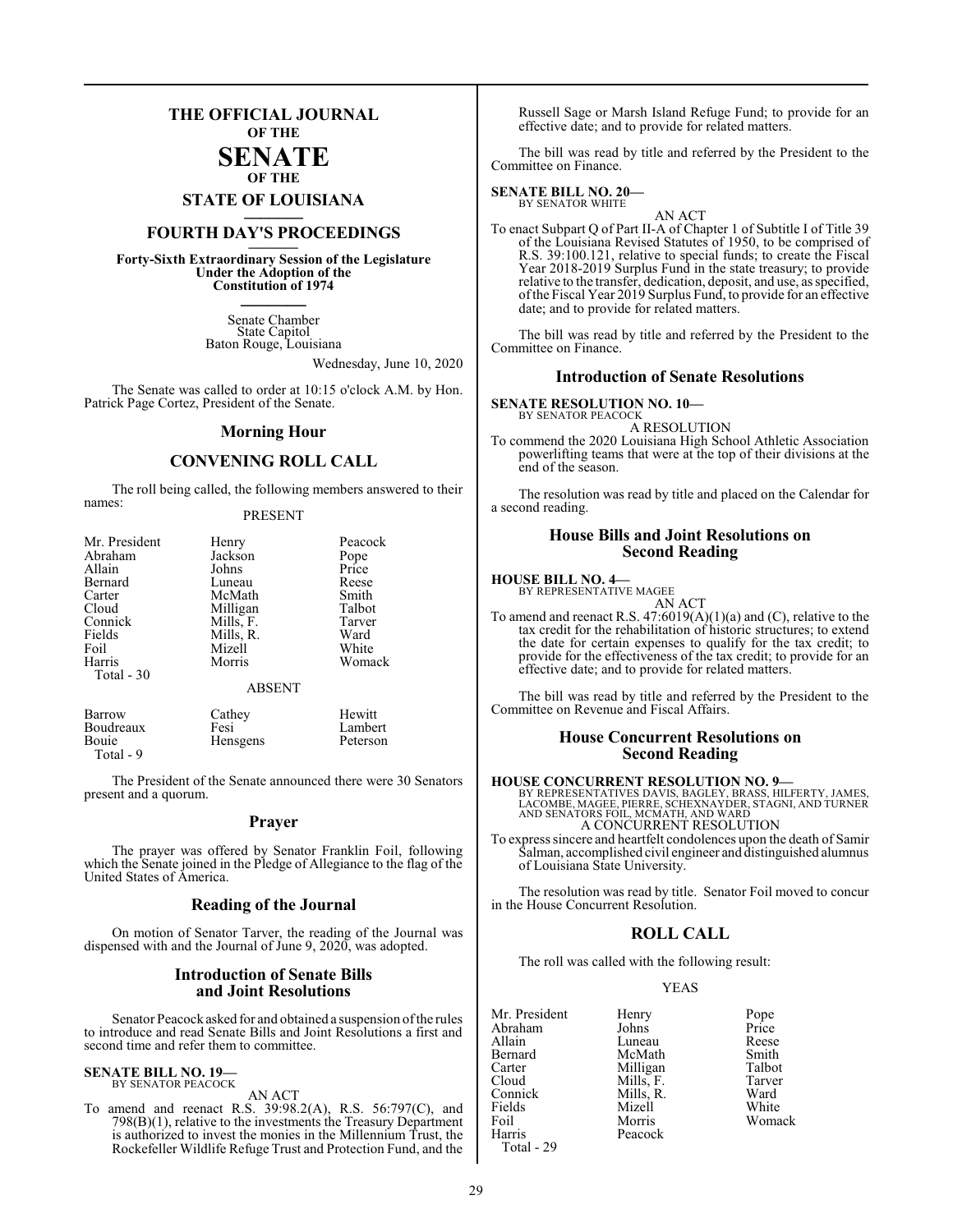#### NAYS

#### Total - 0

ABSENT

Barrow Fesi Lambert<br>Boudreaux Hensgens Peterson Bouie Hewitt<br>Cathev Jackson Cathey Total - 10

Hensgens

The Chair declared the Senate concurred in the House Concurrent Resolution and ordered it returned to the House.

#### **Senate Concurrent Resolutions on Second Reading Reported by Committees**

#### **SENATE CONCURRENT RESOLUTION NO. 4—** BY SENATOR FOIL

#### A CONCURRENT RESOLUTION

To urge and request the Division of Administration, the Department of Economic Development, the Department of Insurance, the Department of Revenue, and the Department of Transportation and Development to study and make recommendations relative to the feasibility of establishing a funding mechanism for publicprivate partnership investment in Louisiana infrastructure projects, including the establishment of a public-private partnership investment tax credit program.

Reported favorably by the Committee on Revenue and Fiscal Affairs.

The resolution was read by title. Senator Foil moved to adopt the Senate Concurrent Resolution.

#### **ROLL CALL**

The roll was called with the following result:

#### YEAS

| Mr. President | Johns         | Price    |
|---------------|---------------|----------|
| Abraham       | Luneau        | Reese    |
| Allain        | McMath        | Smith    |
| Bernard       | Milligan      | Talbot   |
| Carter        | Mills, F.     | Tarver   |
| Cloud         | Mills, R.     | Ward     |
| Connick       | Mizell        | White    |
| Fields        | Morris        | Womack   |
| Foil          | Peacock       |          |
| Henry         | Pope          |          |
| Total - 28    |               |          |
|               | <b>NAYS</b>   |          |
| Total - 0     |               |          |
|               | <b>ABSENT</b> |          |
| Barrow        | Fesi          | Jackson  |
| Boudreaux     | Harris        | Lambert  |
| Bouie         | Hensgens      | Peterson |
| Cathey        | Hewitt        |          |

Total - 11

The Chair declared the Senate had adopted the Senate Concurrent Resolution and ordered it sent to the House.

## **Page 2 SENATE 4th DAY'S PROCEEDINGS**

#### **Senate Bills and Joint Resolutions on Third Reading and Final Passage**

**SENATE BILL NO. 4—** BY SENATOR FOIL

AN ACT To amend and reenact R.S. 47:6015(J), relative to the research and development tax credit; to extend the duration for eligibility for the tax credit; to provide for an effective date; and to provide for related matters.

The bill was read by title. Senator Foil moved the final passage of the bill.

#### **ROLL CALL**

The roll was called with the following result:

#### YEAS

| Mr. President<br>Abraham<br>Allain | Harris<br>Henry<br>Johns | Peacock<br>Pope<br>Price |
|------------------------------------|--------------------------|--------------------------|
| Bernard                            | Luneau                   | Reese                    |
| Carter                             | McMath                   | Smith                    |
| Cloud                              | Milligan                 | Talbot                   |
| Connick                            | Mills, F.                | Tarver                   |
| Fesi                               | Mills, R.                | Ward                     |
| Fields                             | Mizell                   | White                    |
| Foil                               | Morris                   | Womack                   |
| Total $-30$                        |                          |                          |
|                                    | <b>NAYS</b>              |                          |
| Total $-0$                         |                          |                          |
|                                    | <b>ABSENT</b>            |                          |
| Barrow<br>Boudreaux                | Cathey<br>Hensgens       | Jackson<br>Lambert       |

Bouie Hewitt Peterson

The Chair declared the bill was passed and ordered it sent to the House. Senator Foil moved to reconsider the vote by which the bill was passed and laid the motion on the table.

**SENATE BILL NO. 6—** BY SENATOR ALLAIN

Total - 9

AN ACT

To enact R.S. 47:601.1, relative to suspension of the initial corporation franchise tax and the corporation franchise tax on the first three hundred thousand dollars of taxable capital; to provide the applicable tax periods of the suspension; to provide for eligibility; and to provide for related matters.

#### **Floor Amendments**

Senator Allain proposed the following amendments.

#### **SENATE FLOOR AMENDMENTS**

Amendments proposed by Senator Allain to Engrossed Senate Bill No. 6 by Senator Allain

#### AMENDMENT NO. 1

On page 1, line 8, change "**tax for**" to "**corporate franchise tax applicable to**"

On motion of Senator Allain, the amendments were adopted.

The bill was read by title. Senator Allain moved the final passage of the amended bill.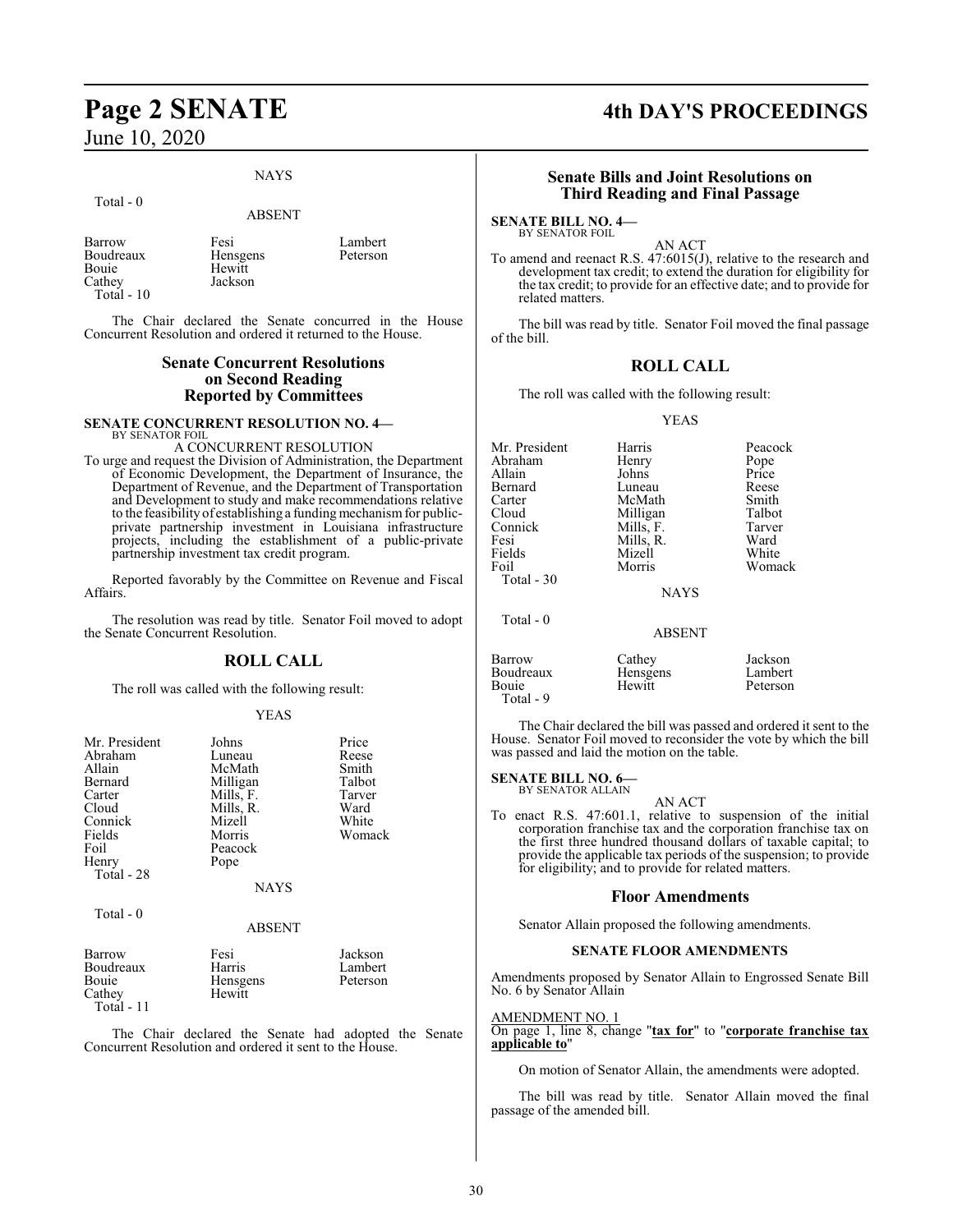## **4th DAY'S PROCEEDINGS Page 3 SENATE**

#### **ROLL CALL**

The roll was called with the following result:

#### YEAS

| Mr. President<br>Abraham<br>Allain<br>Bernard<br>Carter<br>Cloud<br>Connick<br>Fesi<br>Fields<br>Foil<br>Harris<br>Total - 31 | Henry<br>Jackson<br>Johns<br>Luneau<br>McMath<br>Milligan<br>Mills, F.<br>Mills, R.<br>Mizell<br>Morris<br>Peacock | Pope<br>Price<br>Reese<br>Smith<br>Talbot<br>Tarver<br>Ward<br>White<br>Womack |
|-------------------------------------------------------------------------------------------------------------------------------|--------------------------------------------------------------------------------------------------------------------|--------------------------------------------------------------------------------|
|                                                                                                                               | <b>NAYS</b>                                                                                                        |                                                                                |
| Total - 0                                                                                                                     | <b>ABSENT</b>                                                                                                      |                                                                                |
| $\overline{\phantom{a}}$                                                                                                      | $-1$                                                                                                               |                                                                                |

| Barrow    | Cathey          | Lambert  |
|-----------|-----------------|----------|
| Boudreaux | <b>Hensgens</b> | Peterson |
| Bouie     | Hewitt          |          |
| Total - 8 |                 |          |

The Chair declared the amended bill was passed, ordered reengrossed and sent to the House. Senator Allain moved to reconsider the vote by which the bill was passed and laid the motion on the table.

#### **SENATE BILL NO. 9—** BY SENATOR HEWITT

AN ACT

To amend and reenact R.S. 32:295.1(E), relative to safety belts; to provide relative to the failure to wear safety belts; to provide for certain terms and conditions; and to provide for related matters.

The bill was read by title and returned to the Calendar, subject to call.

#### **SENATE BILL NO. 11—** BY SENATOR FESI

AN ACT

To enact Code of Civil Procedure Art. 2004.1, relative to civil actions; to provide relative to nullity of judgments for fraud; to provide for certain terms and conditions; and to provide for related matters.

#### **Floor Amendments**

Senator Fesi proposed the following amendments.

#### **SENATE FLOOR AMENDMENTS**

Amendments proposed by Senator Fesi to Engrossed Senate Bill No. 11 by Senator Fesi

#### AMENDMENT NO. 1

On page 1, line 13 delete the period "**.**", delete lines 14 through 16, and insert the following: "**or by a liability insurer who would have been an interested party in the original action, whether or not such insurer was named as a party in that action.**"

AMENDMENT NO. 2

On page 1, line 17, change "**D.**" to "**C.**"

On motion of Senator Fesi, the amendments were adopted.

The bill was read by title. Senator Fesi moved the final passage of the amended bill.

# June 10, 2020

### **ROLL CALL**

The roll was called with the following result:

#### YEAS

| Mr. President<br>Abraham<br>Allain<br>Barrow<br>Bernard<br>Carter<br>Cloud<br>Connick<br>Fesi<br>Fields<br>Foil<br>Total - 32 | Harris<br>Henry<br>Jackson<br>Johns<br>Luneau<br>McMath<br>Milligan<br>Mills, F.<br>Mills, R.<br>Mizell<br>Morris<br><b>NAYS</b> | Peacock<br>Pope<br>Price<br>Reese<br>Smith<br>Talbot<br>Tarver<br>Ward<br>White<br>Womack |
|-------------------------------------------------------------------------------------------------------------------------------|----------------------------------------------------------------------------------------------------------------------------------|-------------------------------------------------------------------------------------------|
| Total - 0                                                                                                                     | <b>ABSENT</b>                                                                                                                    |                                                                                           |
| Boudreaux<br>Bouie<br>Cathey<br>Total - 7                                                                                     | Hensgens<br>Hewitt<br>Lambert                                                                                                    | Peterson                                                                                  |

The Chair declared the amended bill was passed, ordered reengrossed and sent to the House. Senator Fesi moved to reconsider the vote by which the bill was passed and laid the motion on the table.

#### **SENATE BILL NO. 13—**

BY SENATORS WARD AND SMITH

- AN ACT
- To amend and reenact R.S. 47:6016.1(B), (E)(5) and (7), (F), (G), (H)(1)(b), and (J)(1) and to enact R.S.  $47:6016.1(E)(1)(f)$ , relative to the Louisiana New Markets Jobs Tax Credit; to provide relative to eligibility for the credit; to provide for definitions; to provide for an additional allocation of qualified equity investment authority; and to provide for related matters.

#### **Floor Amendments**

Senator Ward proposed the following amendments.

#### **SENATE FLOOR AMENDMENTS**

Amendments proposed by Senator Ward to Engrossed Senate Bill No. 13 by Senator Ward

AMENDMENT NO. 1  $\overline{\text{On page 1, line 2, after}}$  "6016.1(B)," insert "(C),"

## AMENDMENT NO. 2

On page 1, line 8, after "6016.1(B)," insert "(C),"

#### AMENDMENT NO. 3

On page 4, between lines 14 and 15, insert: "C. \* \* \*

(2) The amount of the credit claimed by an entity shall not exceed the amount of such entity's state premium tax liability for the tax year for which the credit is claimed. Any amount of tax credit that the entity is prohibited from claiming in a taxable year as a result of this Paragraph may be carried forward for use in future taxable years for a period not to exceed ten **five** years."

On motion of Senator Ward, the amendments were adopted.

#### **Floor Amendments**

Senator Allain proposed the following amendments.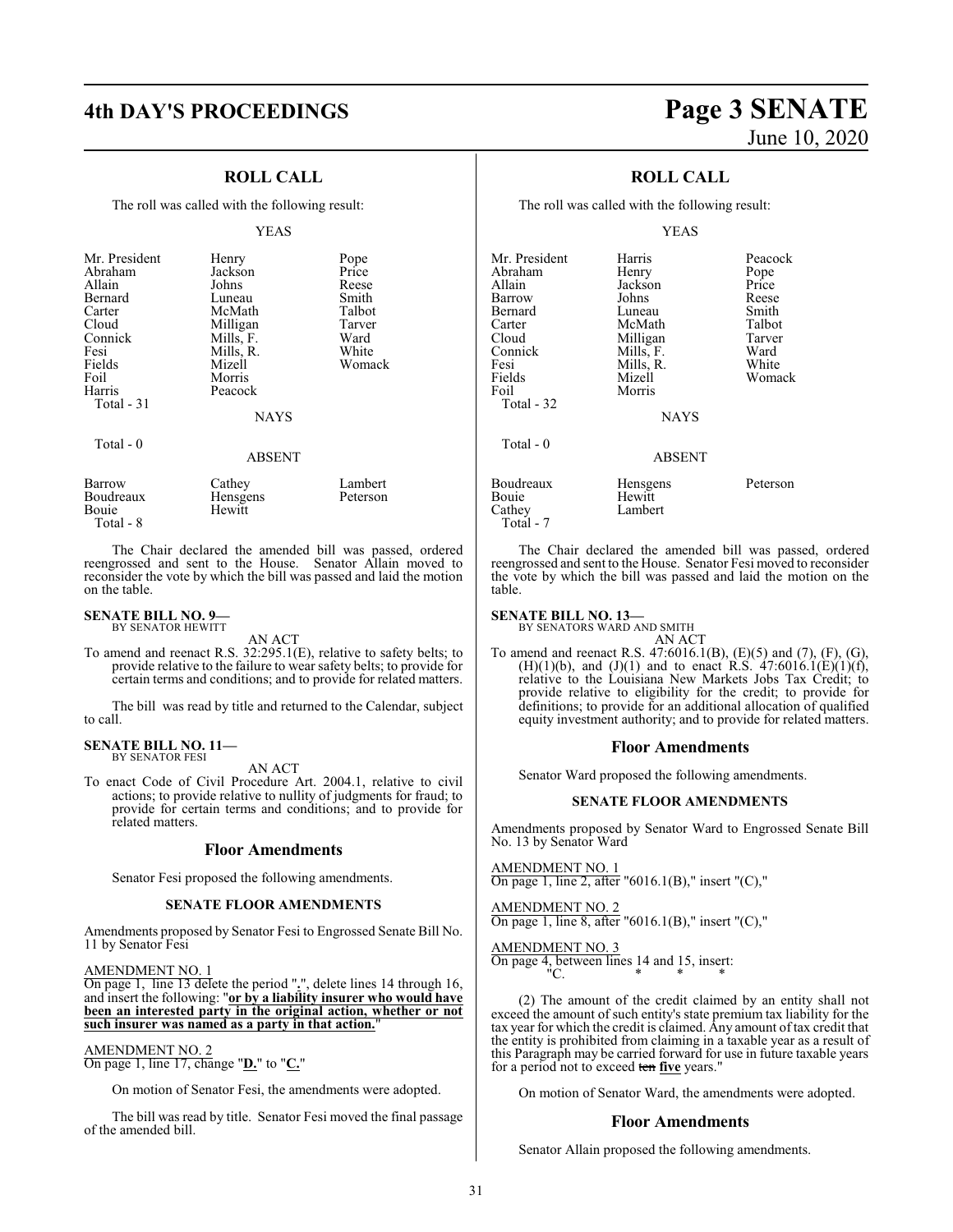#### **SENATE FLOOR AMENDMENTS**

Amendments proposed by Senator Allain to Engrossed Senate Bill No. 13 by Senator Ward

AMENDMENT NO. 1 On page 2, line 2, change "**fifteen percent for the fourth**" to "**five percent for the third**"

AMENDMENT NO. 2 On page 3, line 9, change "**one hundred million**" to "**fifty million**"

AMENDMENT NO. 3 On page 4, line 23, change "**one hundred million**" to "**fifty million**"

AMENDMENT NO. 4 On page 5, line 1, change "**one hundred million**" to "**fifty million**"

AMENDMENT NO. 5 On page 5, line 4, change "**one hundred million**" to "**fifty million**"

Senator Allain moved the adoption of the amendments.

Senator Ward objected.

### **ROLL CALL**

The roll was called with the following result:

#### YEAS

| Abraham<br>Allain<br>Bernard<br>Cloud<br>Connick<br>Fesi<br>Total - 18        | Henry<br>Hewitt<br>Johns<br>Luneau<br>Mills, F.<br>Mills, R.<br><b>NAYS</b> | Mizell<br>Morris<br>Peacock<br>Reese<br>White<br>Womack |
|-------------------------------------------------------------------------------|-----------------------------------------------------------------------------|---------------------------------------------------------|
| Mr. President<br>Barrow<br>Carter<br>Fields<br>Foil<br>Harris<br>Total - $16$ | Jackson<br>Lambert<br>McMath<br>Milligan<br>Pope<br>Price<br><b>ABSENT</b>  | Smith<br>Talbot<br>Tarver<br>Ward                       |
| Boudreaux<br>Bouie<br>Total - 5                                               | Cathey<br>Hensgens                                                          | Peterson                                                |

The Chair declared the amendments were adopted.

The bill was read by title. Senator Ward moved the final passage of the amended bill.

### **ROLL CALL**

The roll was called with the following result:

#### YEAS

| Mr. President | Harris   | Mizell        |
|---------------|----------|---------------|
| Abraham       | Henry    | Peacock       |
| Allain        | Hensgens | Pope<br>Price |
| Barrow        | Hewitt   |               |
| Bernard       | Jackson  | Reese         |
| Bouie         | Johns    | Smith         |
| Carter        | Lambert  | Talbot        |
| Cloud         | Luneau   | Tarver        |
| Connick       | McMath   | Ward          |
| Fesi          | Milligan | White         |

## **Page 4 SENATE 4th DAY'S PROCEEDINGS**

| Fields<br>Foil<br>Total $-35$ | Mills, F.<br>Mills, R.<br><b>NAYS</b> | Womack                                              |
|-------------------------------|---------------------------------------|-----------------------------------------------------|
| Morris<br>Total - 1           | <b>ABSENT</b>                         |                                                     |
| Boudreaux<br>Total - 3        | Cathey                                | Peterson                                            |
|                               |                                       | The Chair declared the emended hill was necessarily |

The Chair declared the amended bill was passed, ordered reengrossed and sent to the House. Senator Ward moved to reconsider the vote by which the bill was passed and laid the motion on the table.

## **SENATE BILL NO. 14—** BY SENATORS MCMATH AND PEACOCK

AN ACT

To amend and reenact Section 4 of Act No. \_\_ of the 2020 Regular Session of the Louisiana Legislature, which originated as Senate Bill No. 418, relative to liability; to provide relative to civil liability; to provide relative to collateral sources and recoverable expenses; and to provide for related matters.

The bill was read by title. Senator McMath moved the final passage of the bill.

#### **ROLL CALL**

The roll was called with the following result:

#### YEAS

| Mr. President<br>Abraham<br>Allain<br>Bernard<br>Bouie<br>Cloud<br>Connick<br>Fesi<br>Fields<br>Foil<br>Harris<br>Total - 31 | Henry<br>Hensgens<br>Hewitt<br>Johns<br>Lambert<br>McMath<br>Milligan<br>Mills, F.<br>Mills, R.<br>Mizell<br>Morris<br><b>NAYS</b> | Peacock<br>Pope<br>Reese<br>Smith<br>Talbot<br>Tarver<br>Ward<br>White<br>Womack |
|------------------------------------------------------------------------------------------------------------------------------|------------------------------------------------------------------------------------------------------------------------------------|----------------------------------------------------------------------------------|
| Barrow<br>Total - 3                                                                                                          | Jackson<br><b>ABSENT</b>                                                                                                           | Peterson                                                                         |
| Boudreaux<br>Carter<br>Total - 5                                                                                             | Cathey<br>Luneau                                                                                                                   | Price                                                                            |

The Chair declared the bill was passed and ordered it sent to the House. Senator McMath moved to reconsider the vote by which the bill was passed and laid the motion on the table.

#### **Senate Bills and Joint Resolutions on Third Reading and Final Passage, Subject to Call**

#### **Called from the Calendar**

Senator Hewitt asked that Senate Bill No. 9 be called from the Calendar.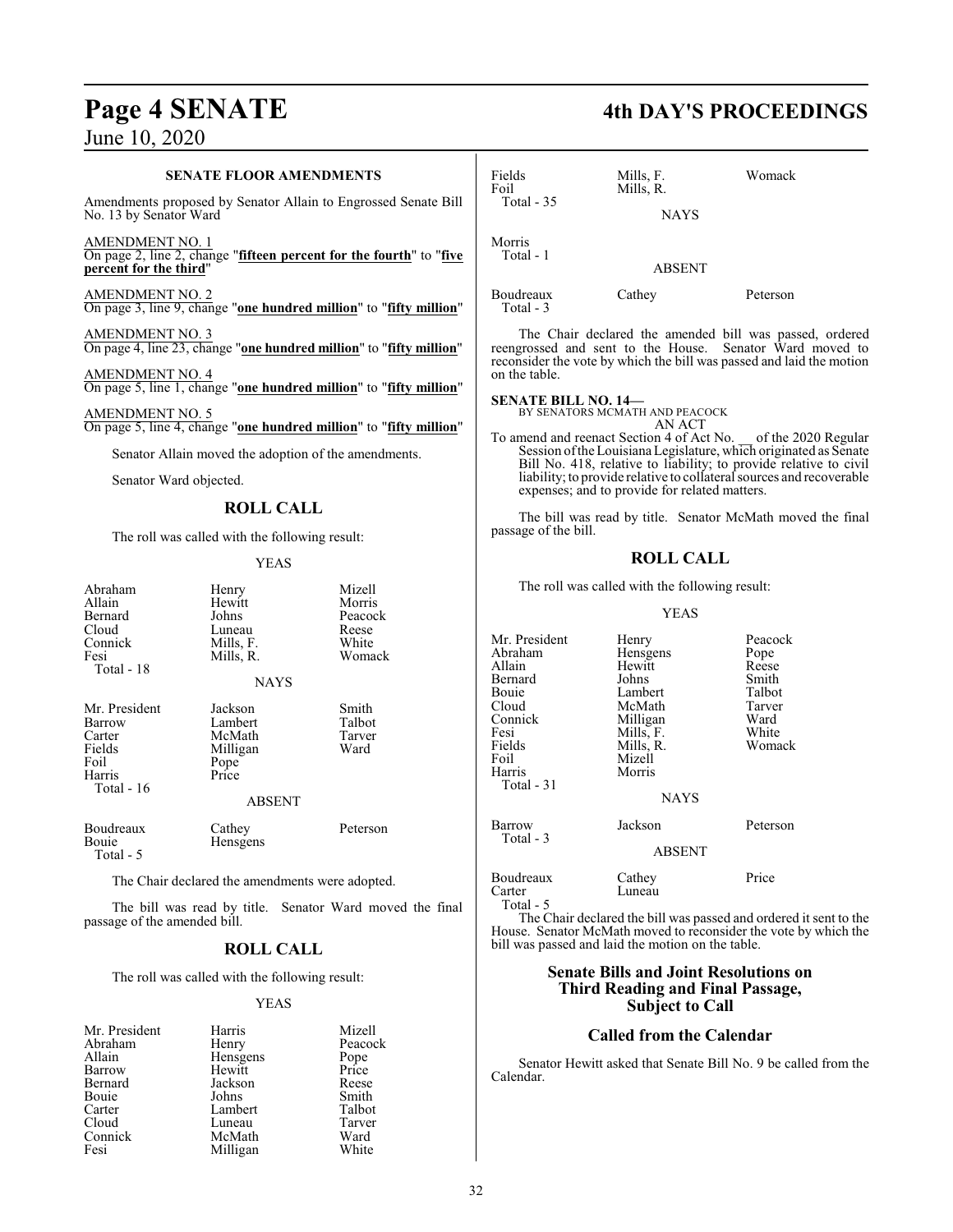## **4th DAY'S PROCEEDINGS Page 5 SENATE**

**SENATE BILL NO. 9—** BY SENATOR HEWITT

AN ACT

To amend and reenact R.S. 32:295.1(E), relative to safety belts; to provide relative to the failure to wear safety belts; to provide for certain terms and conditions; and to provide for related matters.

#### **Floor Amendments**

Senator Hewitt proposed the following amendments.

#### **SENATE FLOOR AMENDMENTS**

Amendments proposed by Senator Hewitt to Engrossed Senate Bill No. 9 by Senator Hewitt

AMENDMENT NO. 1

On page 1, line 2, change "amend and reenact" to "repeal"

AMENDMENT NO. 2 On page 1, line 6, after "hereby" delete the remainder of the line and insert "repealed in its entirety."

AMENDMENT NO. 3 On page 1, delete lines 7 through 17 and on page 2, delete lines 1 through 8

On motion of Senator Hewitt, the amendments were adopted.

The bill was read by title. Senator Hewitt moved the final passage of the amended bill.

### **ROLL CALL**

The roll was called with the following result:

#### YEAS

| Mr. President<br>Abraham<br><b>Bernard</b><br>Cloud<br>Connick<br>Fesi<br>Foil<br>Henry<br>Total - 24 | Hensgens<br>Hewitt<br>Johns<br>Lambert<br>McMath<br>Milligan<br>Mills, F.<br>Mills, R. | Mizell<br>Morris<br>Peacock<br>Reese<br>Talbot<br>Ward<br>White<br>Womack |
|-------------------------------------------------------------------------------------------------------|----------------------------------------------------------------------------------------|---------------------------------------------------------------------------|
|                                                                                                       | <b>NAYS</b>                                                                            |                                                                           |
| <b>Barrow</b><br>Bouie<br>Carter<br>Fields<br>Total - 10                                              | Harris<br>Jackson<br>Luneau<br>Pope<br><b>ABSENT</b>                                   | Smith<br>Tarver                                                           |

| Allain     | Cathey   | Price |
|------------|----------|-------|
| Boudreaux  | Peterson |       |
| Total $-5$ |          |       |

The Chair declared the amended bill was passed, ordered reengrossed and sent to the House. Senator Hewitt moved to reconsider the vote by which the bill was passed and laid the motion on the table.

#### **Recess**

On motion of Senator Talbot, the Senate took a recess at 11:45 o'clock A.M. until 1:00 o'clock P.M.

#### **After Recess**

The Senate was called to order at 2:45 o'clock P.M. by the President of the Senate.

### **ROLL CALL**

The roll being called, the following members answered to their names:

#### PRESENT

| Mr. President                | Henry                  | Mizell          |
|------------------------------|------------------------|-----------------|
| Abraham                      | Hensgens               | Morris          |
| Allain                       | Hewitt                 | Peacock         |
| Bernard                      | Jackson                | Peterson        |
| Bouie                        | Johns                  | Pope            |
| Carter                       | Lambert                | Price           |
| Cloud                        | Luneau                 | Reese           |
| Connick                      | McMath                 | Smith           |
| Fesi                         | Milligan               | Talbot          |
| Fields<br>Foil<br>Total - 33 | Mills, F.<br>Mills, R. | White<br>Womack |
|                              | <b>ABSENT</b>          |                 |
| Barrow                       | Cathey                 | Tarver          |
| Boudreaux                    | Harris                 | Ward            |

The President of the Senate announced there were 33 Senators present and a quorum.

#### **Senate Business Resumed After Recess**

#### **House Bills and Joint Resolutions on Third Reading and Final Passage**

#### **HOUSE BILL NO. 2—**

**Boudreaux** Total - 6

BY REPRESENTATIVE BISHOP AND SENATOR ALLAIN AN ACT

To provide with respect to the capital outlay budget and the capital outlay program for state government, state institutions, and other public entities; to provide for the designation of projects and improvements; to provide for the financing thereof making appropriations from certain sources; and to provide for related matters.

#### **Floor Amendments**

Senator Allain proposed the following amendments.

#### **SENATE FLOOR AMENDMENTS**

Amendments proposed by Senator Allain to Reengrossed House Bill No. 2 by Representative Bishop

#### AMENDMENT NO. 1

In Senate Committee Amendment No. 44 proposed by the Senate Committee on Revenue and Fiscal Affairs and adopted by the Senate on June 9, 2020, on line 41, insert """ before "(Lafourche)"

#### AMENDMENT NO. 2

In Senate Committee Amendment No. 59 proposed by the Senate Committee on Revenue and Fiscal Affairs and adopted by the Senate on June 9, 2020, on page 11, line 20, and before "**50/M57**" insert ""**50/M57**"

#### AMENDMENT NO. 3

In Senate Committee Amendment No. 61 proposed by the Senate Committee on Revenue and Fiscal Affairs and adopted by the Senate on June 9, 2020, on page 11, line 40, following "\$630,000" insert """

#### AMENDMENT NO. 4

In Senate Committee Amendment No. 62 proposed by the Senate Committee on Revenue and Fiscal Affairs and adopted by the Senate on June 9, 2020, on page 12, line 2, change "(216)" to ""(216)"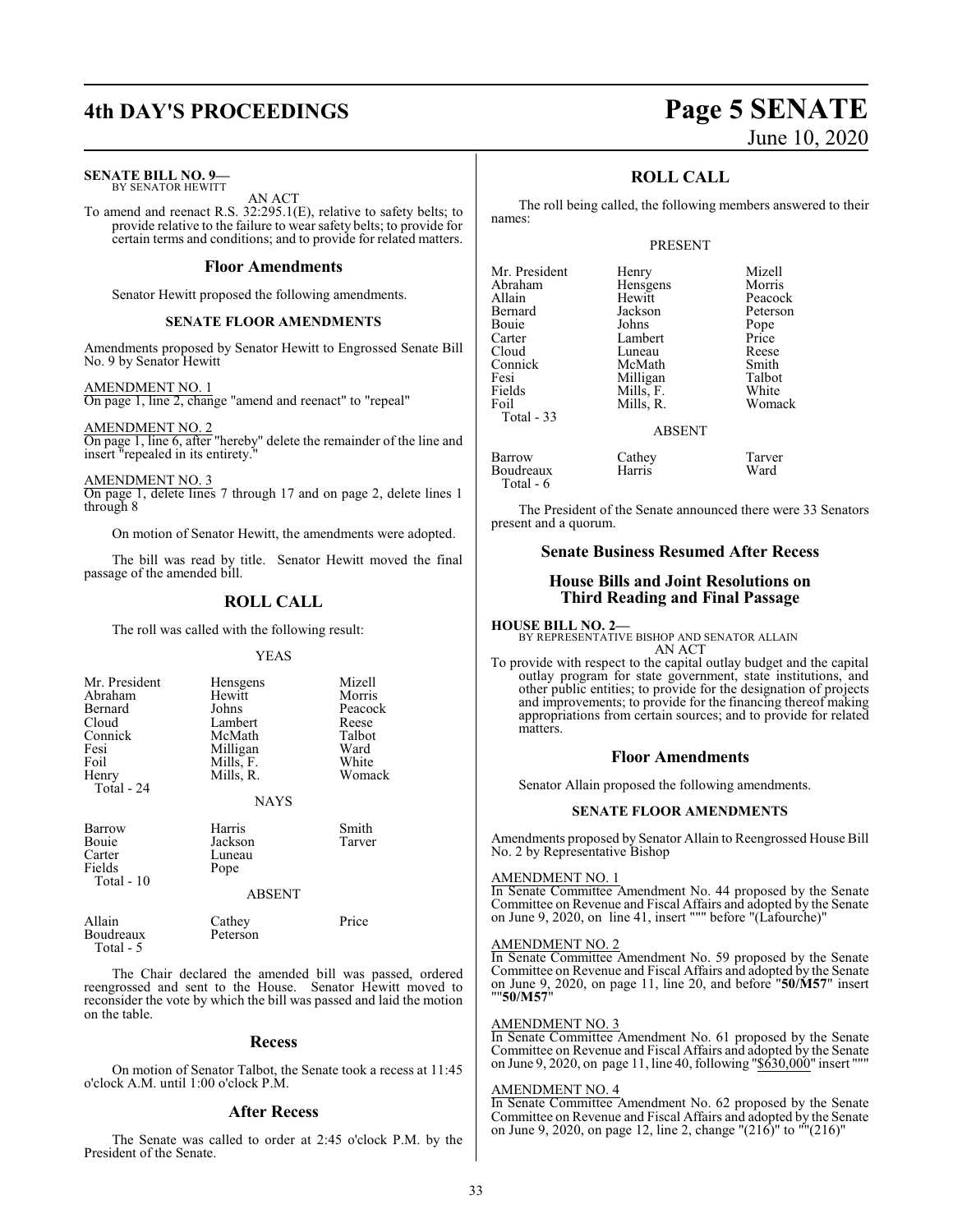#### AMENDMENT NO. 5

In Senate Committee Amendment No. 66 proposed by the Senate Committee on Revenue and Fiscal Affairs and adopted by the Senate on June 9, 2020, on page 13, line 8, change "**50/MJ9**" to ""**50/MJ9**"

#### AMENDMENT NO. 6

In Senate Committee Amendment No. 66 proposed by the Senate Committee on Revenue and Fiscal Affairs and adopted by the Senate on June 9, 2020, on page 13, line 9, change ""(765)" to "(765)"

#### AMENDMENT NO. 7

In Senate Committee Amendment No. 79 proposed by the Senate Committee on Revenue and Fiscal Affairs and adopted by the Senate on June 9, 2020, on page 15, line 25, un-indent "Total"

#### AMENDMENT NO. 8

In Senate Committee Amendment No. 108 proposed by the Senate Committee on Revenue and Fiscal Affairs and adopted by the Senate on June 9, 2020, on page 20, line 24, change "only be used" to "be used only"

#### AMENDMENT NO. 9

In Senate Committee Amendment No. 113 proposed by the Senate Committee on Revenue and Fiscal Affairs and adopted by the Senate on June 9, 2020, on page 24, line 6, change "said" to "the"

On motion of Senator Allain, the amendments were adopted.

#### **Floor Amendments**

Senator Allain proposed the following amendments.

#### **SENATE FLOOR AMENDMENTS**

Amendments proposed by Senator Allain to Reengrossed House Bill No. 2 by Representative Bishop

AMENDMENT NO. 1

In Senate Committee Amendment No. 19, proposed by the Senate Committee on Revenue and Fiscal Affairs on June 6, 2020, and adopted by the Senate on June 9, 2020, on page 4, delete lines 5 and 6, and insert the following:

| "Priority 2 | 900,000  |
|-------------|----------|
| Priority 5  | 900,000" |

#### AMENDMENT NO. 2

In Senate Committee Amendment No. 65, proposed by the Senate Committee on Revenue and Fiscal Affairs on June 6, 2020, and adopted by the Senate on June 9, 2020, on page 12, at the beginning on line 32, change "(1358)" to "(1358)"

#### AMENDMENT NO. 3

In Senate Committee Amendment No. 71, proposed by the Senate Committee on Revenue and Fiscal Affairs on June 6, 2020, and adopted by the Senate on June 9, 2020, delete lines 8 through 17.

#### AMENDMENT NO. 4

In Senate Committee Amendment No. 9, proposed by the Senate Committee on Finance on June 9, 2020, and adopted by the Senate on June 9, 2020, on page 2, at the beginning of line 30, change "28" to 29"

#### AMENDMENT NO. 5

In Senate Committee Amendment No.14, proposed by the Senate Committee on Finance on June 9, 2020, and adopted by the Senate on June 9, 2020, on page 3, at the end of line 24, change "\$951,168,307" to "\$952,068,307

#### AMENDMENT NO. 6

In Senate Committee Amendment No. 33, proposed by the Senate Committee on Finance on June 9, 2020, and adopted by the Senate on June 9, 2020, on page 6, delete line 11 and insert the following:

## **Page 6 SENATE 4th DAY'S PROCEEDINGS**

| "Non-Recurring Revenues"                                          | 100,000              |
|-------------------------------------------------------------------|----------------------|
| Payable from General Obligation Bonds<br>Priority 2<br>Priority 5 | 100,000<br>1,500,000 |
| Total                                                             |                      |

#### AMENDMENT NO. 7

In Senate Committee Amendment No.38, proposed by the Senate Committee on Finance on June 9, 2020, and adopted by the Senate on June 9, 2020, on page 7, at the end of line 34, change "\$929,716,612" to "\$929,736,612"

#### AMENDMENT NO. 8

Delete Senate Committee Amendment No. 13, 27, 34, 68, 95, and 99, proposed by the Senate Committee on Revenue and Fiscal Affairs on June 6, 2020, and adopted by the Senate on June 9, 2020.

#### AMENDMENT NO. 9

Delete Senate Committee Amendment Nos. 8, 12, 26, and 29, proposed by the Senate Committee on Finance on June 9, 2020, and adopted by the Senate on June 9, 2020.

#### AMENDMENT NO. 10

| On page 8, delete lines 33 through 41, and insert the following: |  |
|------------------------------------------------------------------|--|
| "Payable from Interagency Transfers"<br>3.500,000                |  |
| Payable from Coastal Protection and                              |  |
| <b>Restoration Fund</b><br>\$281,239,945                         |  |
| Payable from Natural Resources Restoration                       |  |
| \$367,748,669<br><b>Trust Fund</b>                               |  |
| \$362,928,040<br>Payable from Federal Funds                      |  |
| Total<br>1,015,416,654                                           |  |

Provided, however, that \$2,500,000 of the appropriation from the Coastal Protection and Restoration Fund shall be used to fund the Coastal Center Facility at Nicholls State University.

#### AMENDMENT NO. 11

| On page 17, after line 48, insert the following:          |     |           |
|-----------------------------------------------------------|-----|-----------|
| "() Overlay of U.S. 167 for 9.32 Miles, from Turkey Creek |     |           |
| North to I-49, Planning and Construction                  |     |           |
| (Evangeline)                                              |     |           |
| Payable from General Obligation Bonds                     |     |           |
| Priority 5                                                | \$. | 5,987,500 |
| Payable from State General Fund (Direct)                  |     |           |

Pending approval of the capital outlay budget request pursuant to the provisions of R.S. 39:112."

Non-Recurring Revenues  $\frac{$}{\$}$  650,000<br>Total  $\frac{$}{\$}$  6,637,500

6,637,500

#### AMENDMENT NO. 12

| AMENDMENT NO. 12                                                  |                |
|-------------------------------------------------------------------|----------------|
| On page 22, delete lines 10 through 12, and insert the following: |                |
| "Priority 5                                                       | \$57,000,000   |
| Payable from Interagency Transfers                                | 43,000,000     |
| Total                                                             | \$100,000,000" |
|                                                                   |                |

| <b>AMENDMENT NO. 13</b>                                       |               |
|---------------------------------------------------------------|---------------|
| On page 26, delete lines 41 and 42, and insert the following: |               |
| "Priority 1                                                   | \$3,750,000   |
| Priority 5                                                    | \$22,750,000" |
|                                                               |               |

#### AMENDMENT NO. 14

On page 31, delete lines 40 and 41, and insert the following: "Priority 1 \$ 500,000 Priority 5 \$ 1,000,000"

#### AMENDMENT NO. 15

| On page 32, delete lines 19 through 21, and insert the following: |               |
|-------------------------------------------------------------------|---------------|
| "Priority 2                                                       | 1,000,000     |
| Priority 5                                                        | 29,000,000    |
| Payable from Interagency Transfers                                | 6,000,000     |
| Total                                                             | \$36,000,000" |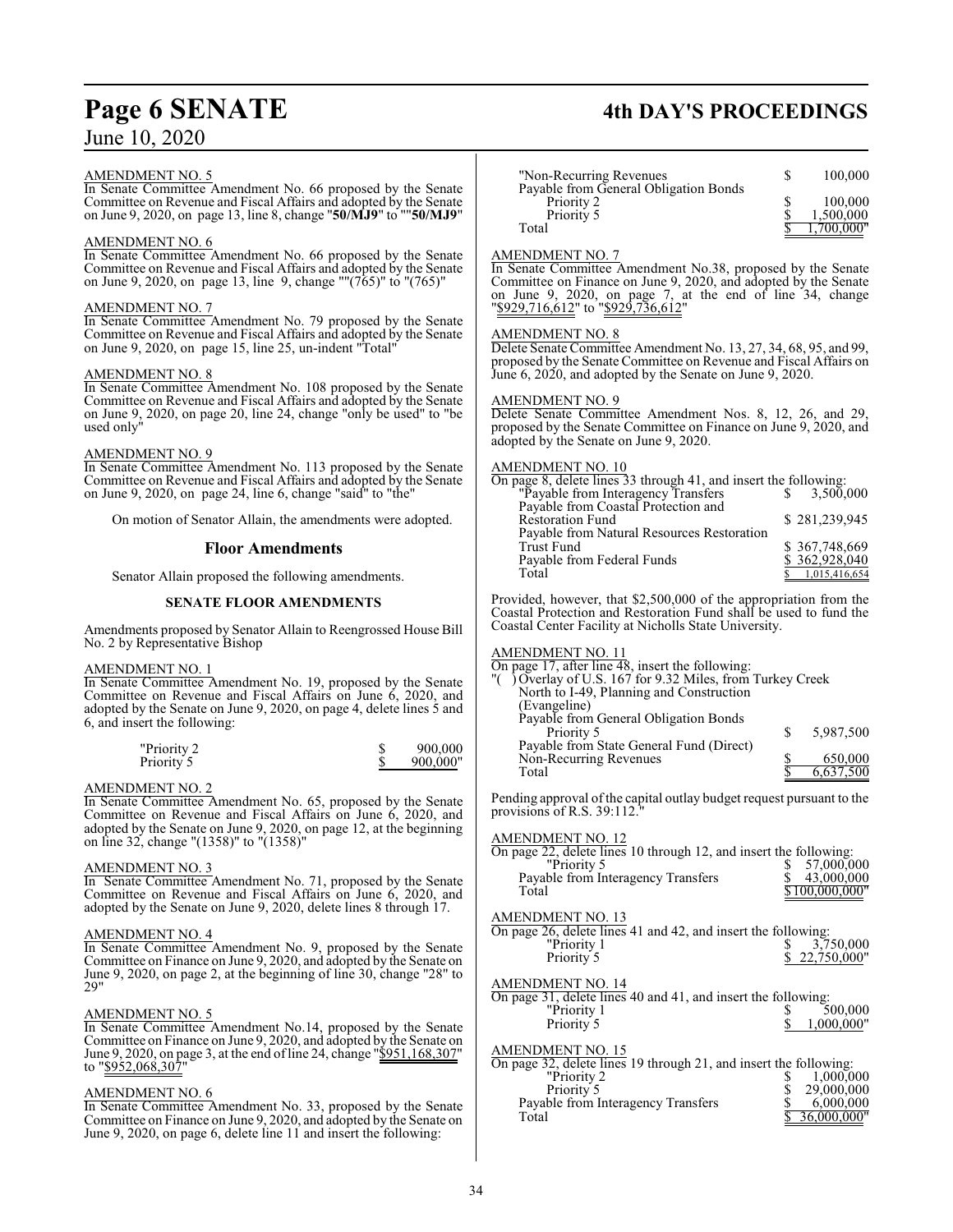## **4th DAY'S PROCEEDINGS**

# Page 7 SENATE<br>June 10, 2020

| AMENDMENT NO. 16                                                                                                                                                                                                                                                                                                | "50/MM8<br><b>PARKS</b>                                                                                                                                                                                                                                                                                                                                              |
|-----------------------------------------------------------------------------------------------------------------------------------------------------------------------------------------------------------------------------------------------------------------------------------------------------------------|----------------------------------------------------------------------------------------------------------------------------------------------------------------------------------------------------------------------------------------------------------------------------------------------------------------------------------------------------------------------|
| On page 34, delete line 27, and insert the following:<br>1,000,000<br>"Priority 2<br>Priority 5<br>7,000,000<br>8,000,000"<br>Total<br><b>AMENDMENT NO. 17</b><br>On page 34, delete lines 31 through 33, and insert the following:<br>"Priority 1<br>176,200<br>Priority 5<br>9,601,100<br>Total<br>9,777,300" | () Parks Water System Improvements, Planning<br>and Construction<br>(St. Martin)<br>Payable from General Obligation Bonds<br>\$<br>140,000<br>Priority 5<br>Payable from State General Fund (Direct)<br>Non-Recurring Revenues<br>100,000<br>Total<br>240,000<br>Pending approval of the capital outlay budget request pursuant to the<br>provisions of R.S. 39:112' |
| AMENDMENT NO. 18<br>On page 35, delete lines 32 through 35, and insert the following:<br>$^{\prime\prime}(428)$<br>Slip Dredging, Houma Navigation Canal Dredging,<br>Planning and Construction"                                                                                                                | <b>AMENDMENT NO. 27</b><br>On page 64, delete lines 14 and 15, and insert the following:                                                                                                                                                                                                                                                                             |
| <b>AMENDMENT NO. 19</b><br>On page 38, delete line 1 through 9<br>AMENDMENT NO. 20<br>On page 43, between lines 37 and 38, insert the following:<br>"(578) Richfield Subdivision Drainage Project, Planning<br>and Construction                                                                                 | "Payable from General Obligation Bonds<br>\$<br>Priority 5<br>450,000<br>Payable from State General Fund (Direct)<br>Non-Recurring Revenues<br>250,000<br>700,000"<br>Total<br><b>AMENDMENT NO. 28</b><br>On page 64, between lines 15 and 16, insert the following:                                                                                                 |
| (Pointe Coupee)<br>Payable from General Obligation Bonds                                                                                                                                                                                                                                                        | "50/MS5<br><b>SPRINGHILL</b>                                                                                                                                                                                                                                                                                                                                         |
| Priority 5<br>183,000"<br><b>AMENDMENT NO. 21</b><br>On page 43, between lines 37 and 38, insert the following:<br>(582)<br>Batchelor Park, Planning and Construction<br>(Pointe Coupee)<br>Payable from General Obligation Bonds<br>Priority 5<br>90,000"                                                      | Wastewater Collection System Improvements,<br>(378)<br>Planning and Construction<br>(Webster)<br>Payable from General Obligation Bonds<br>Priority 5<br>326,550"<br><b>AMENDMENT NO. 29</b><br>On page 74, after line 48, insert the following:                                                                                                                      |
| AMENDMENT NO. 22<br>On page 46, delete lines 29 and 30, and insert the following:<br>"Priority 1<br>850,000<br>Priority 5<br>1,870,000"                                                                                                                                                                         | "50/NUG<br><b>HIBERNIAN</b><br>(1165) Hibernian Memorial Park, a Four Acre Irish<br>Heritage Park in the Lakeview Neighborhood,                                                                                                                                                                                                                                      |
| AMENDMENT NO. 23<br>On page 50, between lines 16 and 17, insert the following:<br>"50/M31<br><b>BREAUX BRIDGE</b>                                                                                                                                                                                               | Planning and Construction<br>(Orleans)<br>Payable from General Obligation Bonds<br>Priority 5<br>390,000"                                                                                                                                                                                                                                                            |
| (783)<br>Water Treatment Plant Improvements, Planning<br>and Construction<br>(St. Martin)<br>Payable from General Obligation Bonds<br>\$<br>46,000<br>Priority 2<br>\$<br>414,000<br>Priority 5<br>460,000"<br>Total                                                                                            | AMENDMENT NO. 30<br>On page 77, delete lines 16 through 20, and insert the following:<br>"Priority 1<br>2,615,000<br>s<br>\$<br>485,000<br>Priority 5<br>Payable from State General Fund (Direct)<br>Non-Recurring Revenues<br>15,000<br>2                                                                                                                           |
| <b>AMENDMENT NO. 24</b><br>On page 55, between lines 20 and 21, insert the following:                                                                                                                                                                                                                           | 3,115,000"<br>Total                                                                                                                                                                                                                                                                                                                                                  |
| "50/MC6<br><b>HENDERSON</b>                                                                                                                                                                                                                                                                                     | On motion of Senator Allain, the amendments were adopted.                                                                                                                                                                                                                                                                                                            |
| Sewer System Improvements, Planning and<br>(745)                                                                                                                                                                                                                                                                | <b>Floor Amendments</b>                                                                                                                                                                                                                                                                                                                                              |
| Construction<br>(St. Martin)                                                                                                                                                                                                                                                                                    | Senator Allain proposed the following amendments.                                                                                                                                                                                                                                                                                                                    |
| Payable from General Obligation Bonds<br>Priority 5<br>1,580,000"                                                                                                                                                                                                                                               | <b>SENATE FLOOR AMENDMENTS</b>                                                                                                                                                                                                                                                                                                                                       |
| AMENDMENT NO. 25<br>On page 61, delete lines 12 and 13, and insert the following:                                                                                                                                                                                                                               | Amendments proposed by Senator Allain to Reengrossed House Bill<br>No. 2 by Representative Bishop                                                                                                                                                                                                                                                                    |
| "Payable from State General Fund (Direct)<br>Non-Recurring Revenues<br>335,000"                                                                                                                                                                                                                                 | <u>AMENDMENT NO. 1</u><br>On page 33, delete lines 7 and 8 and insert:<br>"Priority 5<br>66,170,000<br>Total<br>68,170,000"                                                                                                                                                                                                                                          |
| AMENDMENT NO. 26<br>On page 61, between lines 40 and 41, insert the following:                                                                                                                                                                                                                                  | On motion of Senator Allain, the amendments were adopted.                                                                                                                                                                                                                                                                                                            |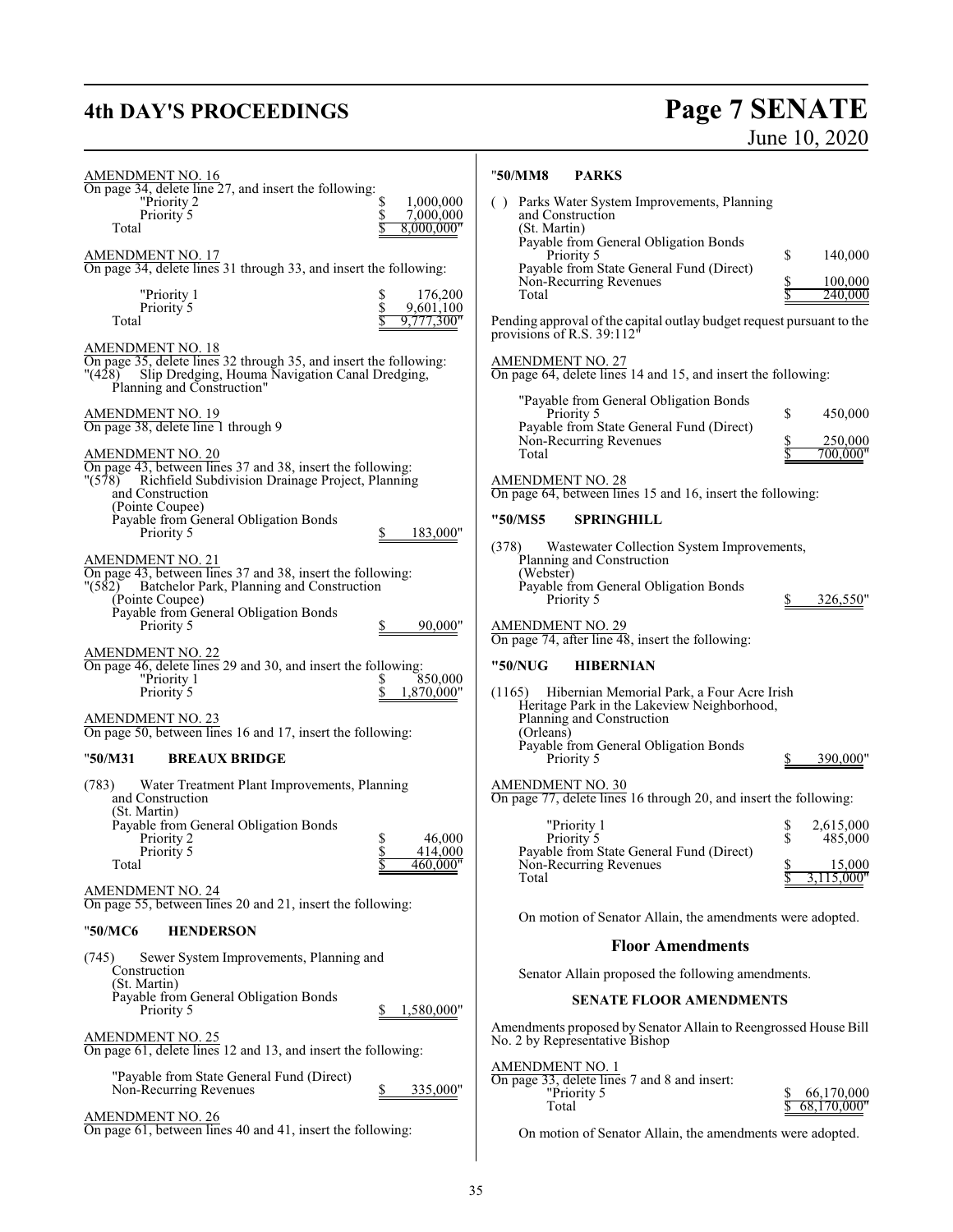Payable from State General Fund (Direct)

Non-Recurring Revenues \$ 6,000,000 Total  $\frac{$}{\$}$  48,000,000

## June 10, 2020

# **Page 8 SENATE 4th DAY'S PROCEEDINGS**

| $50.11$ $0.202$                                                                                                                                                                                                                                                                                                                |                                                                |                                                                                                                                                                      |                                          |
|--------------------------------------------------------------------------------------------------------------------------------------------------------------------------------------------------------------------------------------------------------------------------------------------------------------------------------|----------------------------------------------------------------|----------------------------------------------------------------------------------------------------------------------------------------------------------------------|------------------------------------------|
| <b>Floor Amendments</b>                                                                                                                                                                                                                                                                                                        |                                                                | Provided however, that \$6,000,000 of the State General Fund<br>(Direct) Non-Recurring Revenues shall be used to fund the Planning                                   |                                          |
| Senator Allain proposed the following amendments.                                                                                                                                                                                                                                                                              |                                                                | and Construction of the Reach L project in Lafourche Parish."                                                                                                        |                                          |
| <b>SENATE FLOOR AMENDMENTS</b>                                                                                                                                                                                                                                                                                                 |                                                                | AMENDMENT NO. 10<br>On page 19, delete lines 25 and 26, and insert the following:                                                                                    |                                          |
| Amendments proposed by Senator Allain to Reengrossed House Bill<br>No. 2 by Representative Bishop                                                                                                                                                                                                                              |                                                                | "Non-Recurring Revenues"<br>Total                                                                                                                                    | 8,500,000<br>36,500,000"                 |
| AMENDMENT NO. 1<br>In Senate Committee Amendment No. 65, proposed by the Senate<br>Committee on Revenue and Fiscal Affairs and adopted by the Senate<br>on June 9, 2020, on page 13, line 1, change "(648)" to "(468)"                                                                                                         |                                                                | AMENDMENT NO. 11<br>On page 34, delete lines 44 and 45, and insert:                                                                                                  |                                          |
| AMENDMENT NO. 2<br>Delete Senate Floor Amendment No. 1 proposed by Senator Allain<br>and adopted by the Senate on June 10, 2020, designated as SFAHB2<br>HEAVEYL 130.                                                                                                                                                          |                                                                | "Priority 1<br>Priority 5<br><b>AMENDMENT NO. 12</b><br>On page 51, delete line 40, and insert the following:                                                        | 6,900,000<br>13,100,000"                 |
| AMENDMENT NO. 3<br>Delete Senate Floor Amendment No. 10 proposed by Senator Allain<br>and adopted by the Senate on June 10, 2020, designated as SFAHB2<br>CARRA 115.                                                                                                                                                           |                                                                | "Priority 2<br>Priority 5<br>Total                                                                                                                                   | 100,000<br>1,326,000<br>1,426,000        |
| AMENDMENT NO. 4<br>In Senate Floor Amendment No. 13 proposed by Senator Allain and<br>adopted by the Senate on June 10, 2020, designated as SFAHB2<br>CARRA 115, on page 2, delete line 40 and insert:                                                                                                                         |                                                                | (687) Renovations and Repairs to Rice Festival<br>Building, Planning and Construction<br>(Acadia)<br>Payable from General Obligation Bonds<br>Priority 2             | 290.000"                                 |
| \$22,750,000"<br>"Priority 5                                                                                                                                                                                                                                                                                                   |                                                                | AMENDMENT NO. 13<br>On page 52, line 6, change "Priority 5" to "Priority 2"                                                                                          |                                          |
| AMENDMENT NO. 5<br>In Senate Floor Amendment No. 22 proposed by Senator Allain and<br>adopted by the Senate on June 10, 2020, designated as SFAHB2<br>CARRA 115, on page 4, delete line 2, and insert;                                                                                                                         |                                                                | AMENDMENT NO. 14<br>On page 52, between lines 18 and 19, insert the following:                                                                                       |                                          |
| "Priority 5<br>S                                                                                                                                                                                                                                                                                                               | 1,870,000"                                                     | <b>DEQUINCY</b><br>"50/M64                                                                                                                                           |                                          |
| AMENDMENT NO. 6<br>In Senate Floor Amendment No. 26 by Senator Allain (#115) adopted<br>by the Senate on June 10, 2020, on page 4, at the end of line 37,<br>insert a period "."                                                                                                                                               |                                                                | (1486) Municipal Airport, Hangars and Taxi Lane,<br>Planning and Construction<br>(Calcasieu)<br>Payable from General Obligation Bonds<br>Priority 5                  | 2,000,000"                               |
| AMENDMENT NO. 7<br>In Senate Floor Amendment No. 29 proposed by Senator Allain and<br>adopted by the Senate on June 10, 2020, designated as SFAHB2<br>CARRA 115, on page 5, line 12, change "HIBERNIAN" TO<br>"LOUISIANA HIBERNIAN CHARITY"                                                                                    |                                                                | <b>AMENDMENT NO. 15</b><br>On page 53, delete line 11, and insert the following:<br>"Priority 2                                                                      | 2,700,000                                |
| AMENDMENT NO. 8<br>On page 8, delete lines 33 through 41, and insert the following:                                                                                                                                                                                                                                            |                                                                | 50/M78<br><b>ELTON</b><br>(1247) Water Meter Installation, Planning and Construction                                                                                 |                                          |
| "Payable from General Obligation Bonds<br>Priority 2<br>S<br>\$<br>Priority 5<br>Payable from Interagency Transfers<br>\$<br>Payable from Coastal Protection and                                                                                                                                                               | 20,000,000<br>40,000,000<br>3,500,000                          | (Jefferson Davis)<br>Payable from General Obligation Bonds<br>Priority 5<br>AMENDMENT NO. 16<br>On page 58, between lines 41 and 42, insert:                         | 504,000"                                 |
| <b>Restoration Fund</b><br>Payable from Natural Resources Restoration<br>Trust Fund<br>Payable from Federal Funds<br>Total<br>Provided, however, that \$2,500,000 of the appropriation from the<br>Coastal Protection and Restoration Fund shall be used to fund the<br>Coastal Center Facility at Nicholls State University." | \$281,239,945<br>\$367,748,669<br>362,928,040<br>1,075,416,654 | "(402) Georgia Street Pump Station,<br>Including Generator and Auxiliary<br>(Ouachita)<br>Payable from General Obligation Bonds<br>Priority 2<br>Priority 5<br>Total | 200,000<br>\$<br>1,800,000<br>2,000,000" |
| <b>AMENDMENT NO. 9</b><br>On page 9, delete lines 11 and 12, and insert the following:                                                                                                                                                                                                                                         |                                                                | <b>AMENDMENT NO. 17</b><br>On page 59, line 15, change "Priority 5" to "Priority 2"<br><b>AMENDMENT NO. 18</b>                                                       |                                          |
| "Priority 5<br>\$29,500,000                                                                                                                                                                                                                                                                                                    |                                                                | On page 78, between lines 10 and 11, insert the following:                                                                                                           |                                          |

36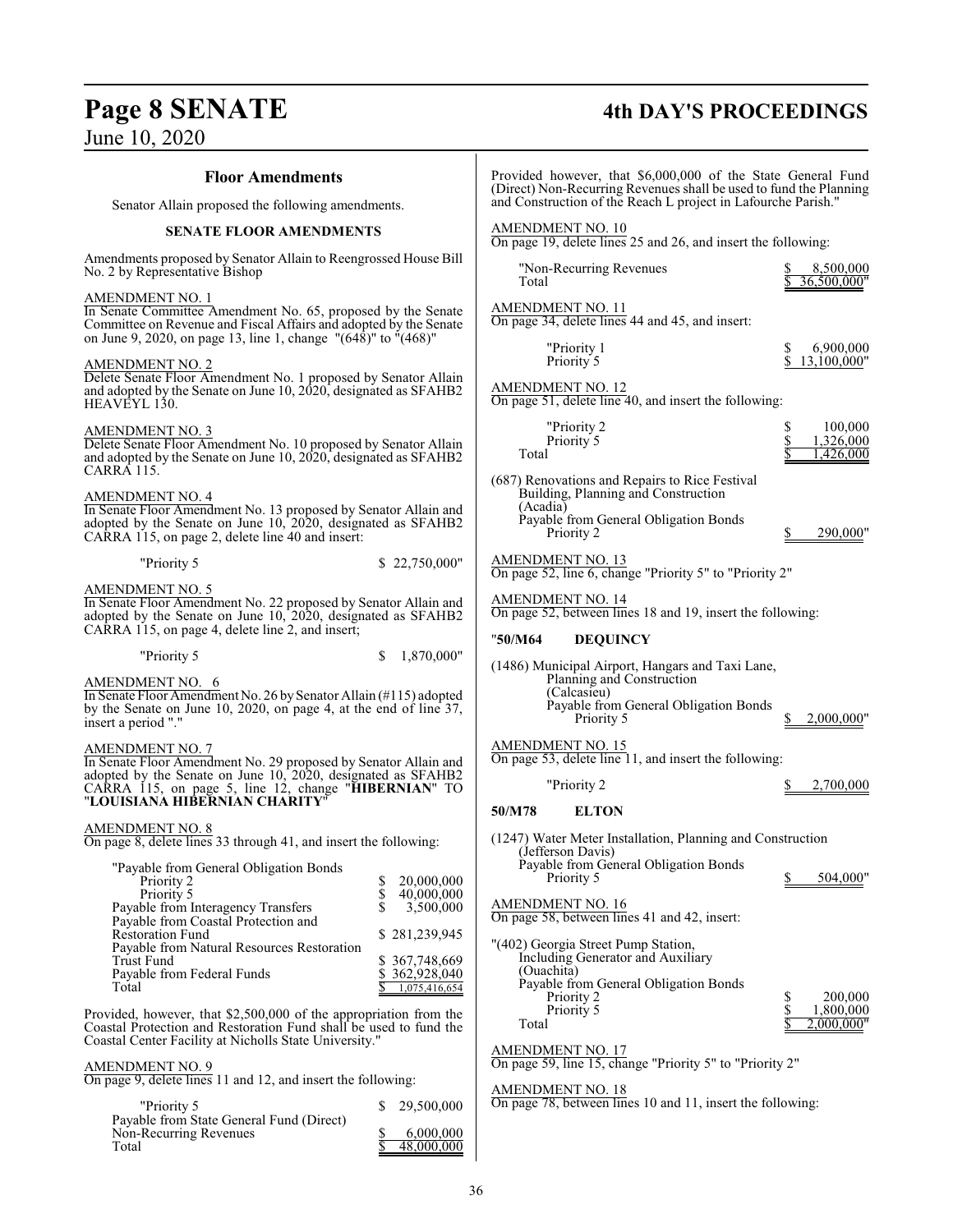## **4th DAY'S PROCEEDINGS Page 9 SENATE**

# June 10, 2020

#### "**50/S18 EAST CARROLL PARISH SCHOOL BOARD**

(1166) Administration Building, Acquisition and Renovation, Planning and Construction (East Carroll) Payable from General Obligation Bonds Priority 1 \$ 280,000"

On motion of Senator Allain, the amendments were adopted.

The bill was read by title. Senator Allain moved the final passage of the amended bill.

#### **ROLL CALL**

The roll was called with the following result:

#### YEAS

| Mr. President<br>Abraham<br>Allain<br>Barrow<br>Bernard<br>Bouie<br>Carter<br>Cloud<br>Connick<br>Fesi<br>Fields<br>Foil<br>Total - 35 | Harris<br>Henry<br>Hensgens<br>Hewitt<br>Jackson<br>Johns<br>Lambert<br>Luneau<br>McMath<br>Milligan<br>Mills, F.<br>Mills, R.<br><b>NAYS</b> | Mizell<br>Morris<br>Peacock<br>Peterson<br>Pope<br>Price<br>Reese<br>Smith<br>Talbot<br>White<br>Womack |
|----------------------------------------------------------------------------------------------------------------------------------------|-----------------------------------------------------------------------------------------------------------------------------------------------|---------------------------------------------------------------------------------------------------------|
| Total $-0$                                                                                                                             | <b>ABSENT</b>                                                                                                                                 |                                                                                                         |

Boudreaux Tarver Cathey Total - 4

The Chair declared the amended bill was passed and ordered it returned to the House. Senator Allain moved to reconsider the vote by which the bill was passed and laid the motion on the table.

#### **Explanation of Vote**

Senator Cathey stated he appeared as absent on the vote on House Bill No. 2. He intended to vote yea and asked that the Official Journal so state.

#### **Rules Suspended**

Senator Pope asked for and obtained a suspension of the rules to revert to the Morning Hour.

#### **Introduction of Senate Bills and Joint Resolutions**

**SENATE BILL NO. 21—** BY SENATOR MCMATH

AN ACT

To amend and reenact R.S.  $47:306(A)(3)(a)$ , relative to the compensation of persons required to collect state sales and use tax; to provide for the amount of compensation persons required to collect state sales and use tax may deduct for the purpose of remitting sales and use taxes; to provide for certain requirements and limitations; and to provide for related matters.

The bill was read by title and placed on the Calendar for a second reading.

#### **SENATE BILL NO. 22—**

BY SENATOR MCMATH

AN ACT To amend and reenact R.S. 47:246(E) and (G), 287.86(A), (B), and (C),  $1621(B)(7)$ , and  $1623(C)$  and to enact R.S.  $47:287.86(F)$ , relative to the net operating loss deduction; to authorize the carry-back of certain corporate income tax deductions for purposes of calculating corporate income tax; to provide for the administration of the deduction; to provide for certain adjustments; to authorize the refund of certain amounts; to authorize the payment of interest on certain amounts; to provide for time limitations for the payment of certain claims; to provide for effectiveness; and to provide for related matters.

The bill was read by title and placed on the Calendar for a second reading.

#### **SENATE BILL NO. 23—**

BY SENATOR WARD

AN ACT To enact R.S. 47:1602.2, relative to the Department of Revenue; to require the secretary of the Department of Revenue to waive certain penalties and interest; to provide for limitations; to provide for an effective date; and to provide for related matters.

The bill was read by title and placed on the Calendar for a second reading.

#### **Introduction of Senate Resolutions**

**SENATE RESOLUTION NO. 11—** BY SENATOR CARTER

A RESOLUTION

To express the sincere condolences of the Senate of the Legislature of Louisiana upon the passing of Don "Coach Watt" Nicholas Wattigny.

The resolution was read by title and placed on the Calendar for a second reading.

#### **Introduction of Senate Concurrent Resolutions**

#### **SENATE CONCURRENT RESOLUTION NO. 13—** BY SENATOR CARTER

A CONCURRENT RESOLUTION

To urge and request the Louisiana Workforce Commission to provide literature to the public regarding the requirement of certain employers to provide paid sick time to employees who are unable to work due to the effects of COVID-19.

The resolution was read by title and placed on the Calendar for a second reading.

#### **Reports of Committees**

The following reports of committees were received and read:

#### **REPORT OF COMMITTEE ON**

#### **COMMERCE, CONSUMER PROTECTION AND INTERNATIONAL AFFAIRS**

Senator Ronnie Johns, Chairman on behalf of the Committee on Commerce, Consumer Protection and International Affairs, submitted the following report:

#### June 10, 2020

To the President and Members of the Senate:

I am directed by your Committee on Commerce, Consumer Protection and International Affairs to submit the following report: